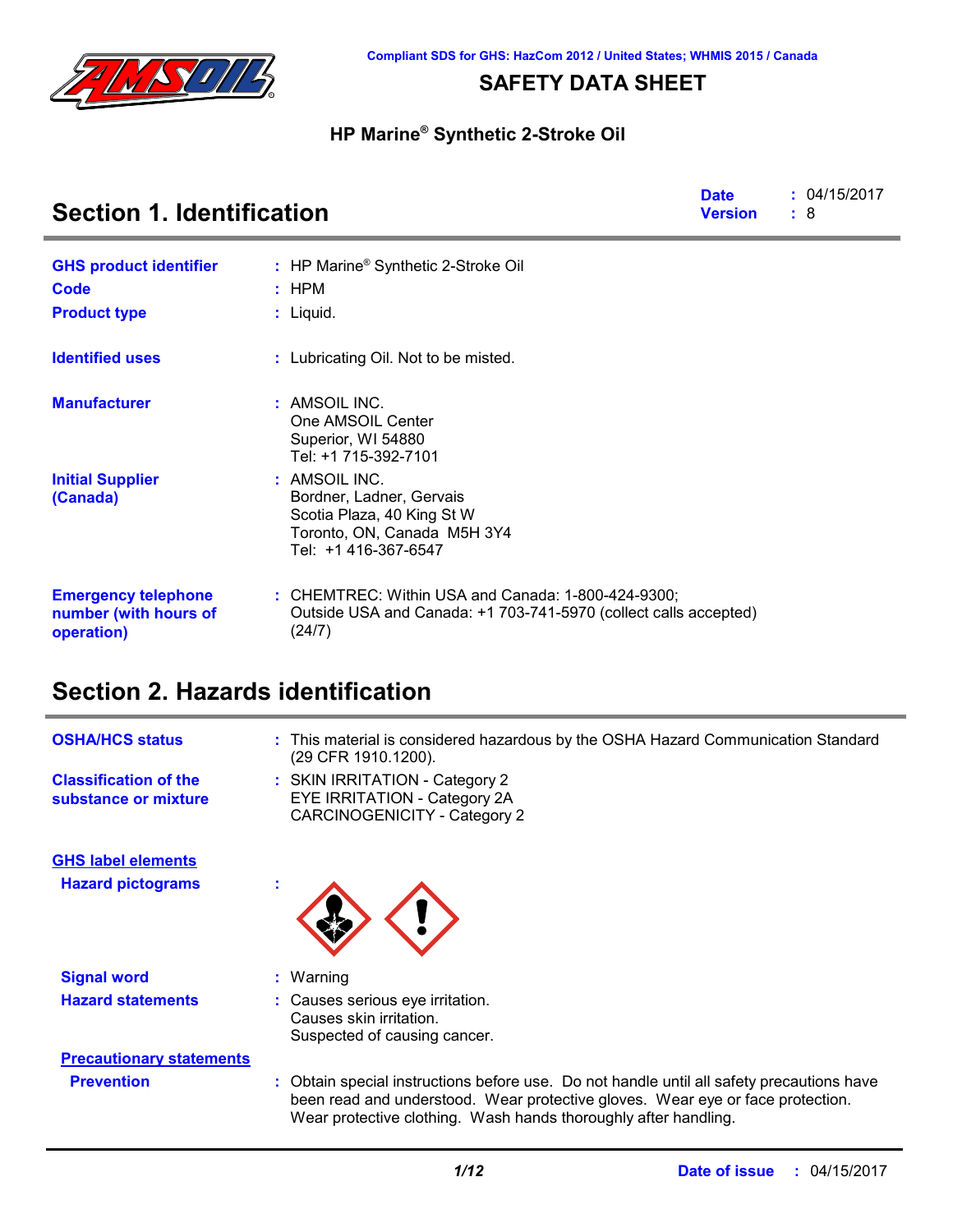| <b>Response</b>                                                | : IF exposed or concerned: Get medical attention. IF ON SKIN: Wash with plenty of<br>soap and water. Take off contaminated clothing and wash it before reuse. If skin<br>irritation occurs: Get medical attention. IF IN EYES: Rinse cautiously with water for<br>several minutes. Remove contact lenses, if present and easy to do. Continue rinsing. If<br>eye irritation persists: Get medical attention. |
|----------------------------------------------------------------|--------------------------------------------------------------------------------------------------------------------------------------------------------------------------------------------------------------------------------------------------------------------------------------------------------------------------------------------------------------------------------------------------------------|
| <b>Storage</b>                                                 | : Store locked up.                                                                                                                                                                                                                                                                                                                                                                                           |
| <b>Disposal</b>                                                | : Dispose of contents and container in accordance with all local, regional, national and<br>international regulations.                                                                                                                                                                                                                                                                                       |
| <b>Hazards not otherwise classified (HNOC)</b>                 |                                                                                                                                                                                                                                                                                                                                                                                                              |
| <b>Physical hazards not</b><br>otherwise classified<br>(PHNOC) | : None known.                                                                                                                                                                                                                                                                                                                                                                                                |
| <b>Health hazards not</b><br>otherwise classified              | : None known.                                                                                                                                                                                                                                                                                                                                                                                                |

# **Section 3. Composition/information on ingredients**

| Substance/mixture     | : Mixture          |
|-----------------------|--------------------|
| <b>Other means of</b> | $:$ Not available. |
| <i>identification</i> |                    |

| <b>CAS number/other identifiers</b> |                   |
|-------------------------------------|-------------------|
| <b>CAS number</b>                   | : Not applicable. |
| <b>Product code</b>                 | : HPM             |

| Ingredient name                                                                                                            | $\frac{9}{6}$                                              | <b>CAS number</b>                         |
|----------------------------------------------------------------------------------------------------------------------------|------------------------------------------------------------|-------------------------------------------|
| Hydrogenated Base Oil (64742-47-8)<br>Hydrogenated Base Oil (64742-48-9)<br>Synthetic Ester<br>Hydrocarbyl amine<br>Cumene | 15 - 25<br>$15 - 25$<br>$10 - 15$<br>$5 - 10$<br>$0.1 - 1$ | 64742-47-8<br>64742-48-9<br>$98 - 82 - 8$ |
| 10941<br>*HMIRA registration number                                                                                        |                                                            |                                           |

**\*HMIRA filing date :** 2017-01-05

**(HHNOC)**

**Any concentration shown as a range is to protect confidentiality or is due to batch variation.**

**There are no additional ingredients present which, within the current knowledge of the supplier and in the concentrations applicable, are classified as hazardous to health or the environment and hence require reporting in this section.**

**Occupational exposure limits, if available, are listed in Section 8.**

# **Section 4. First aid measures**

#### **Description of necessary first aid measures**

**Eye contact :**

: Immediately flush eyes with plenty of water, occasionally lifting the upper and lower eyelids. Check for and remove any contact lenses. Continue to rinse for at least 20 minutes. Get medical attention.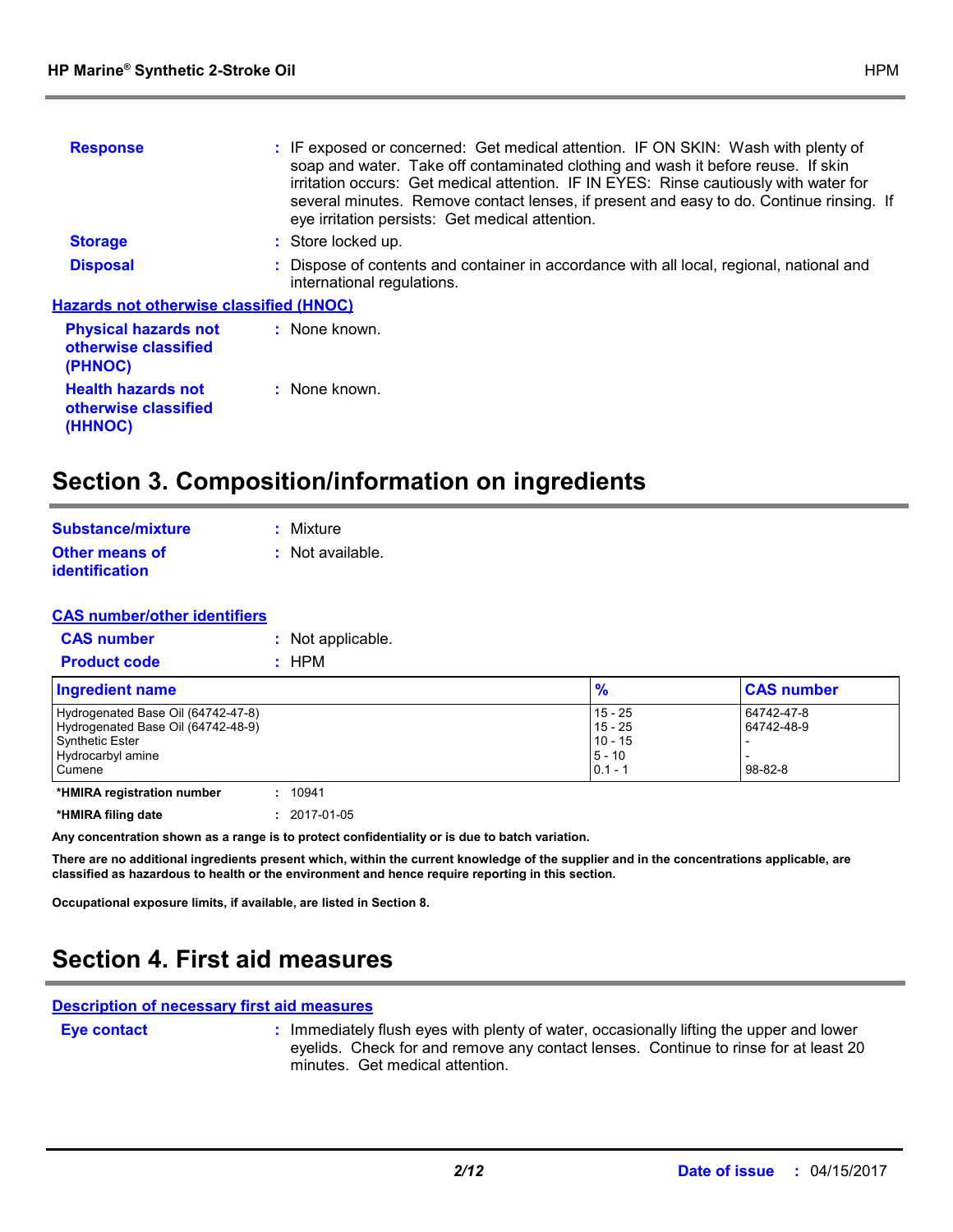| <b>Inhalation</b>   | : Remove victim to fresh air and keep at rest in a position comfortable for breathing. If<br>not breathing, if breathing is irregular or if respiratory arrest occurs, provide artificial<br>respiration or oxygen by trained personnel. It may be dangerous to the person providing<br>aid to give mouth-to-mouth resuscitation. Get medical attention. If unconscious, place<br>in recovery position and get medical attention immediately. Maintain an open airway.<br>Loosen tight clothing such as a collar, tie, belt or waistband.                                                                                                                                                                                                                                 |
|---------------------|---------------------------------------------------------------------------------------------------------------------------------------------------------------------------------------------------------------------------------------------------------------------------------------------------------------------------------------------------------------------------------------------------------------------------------------------------------------------------------------------------------------------------------------------------------------------------------------------------------------------------------------------------------------------------------------------------------------------------------------------------------------------------|
| <b>Skin contact</b> | : Flush contaminated skin with plenty of water. Remove contaminated clothing and<br>shoes. Continue to rinse for at least 20 minutes. Get medical attention. Wash clothing<br>before reuse. Clean shoes thoroughly before reuse.                                                                                                                                                                                                                                                                                                                                                                                                                                                                                                                                          |
| <b>Ingestion</b>    | : Wash out mouth with water. Remove dentures if any. Remove victim to fresh air and<br>keep at rest in a position comfortable for breathing. If material has been swallowed and<br>the exposed person is conscious, give small quantities of water to drink. Stop if the<br>exposed person feels sick as vomiting may be dangerous. Do not induce vomiting<br>unless directed to do so by medical personnel. If vomiting occurs, the head should be<br>kept low so that vomit does not enter the lungs. Get medical attention. Never give<br>anything by mouth to an unconscious person. If unconscious, place in recovery position<br>and get medical attention immediately. Maintain an open airway. Loosen tight clothing<br>such as a collar, tie, belt or waistband. |

|                                       | Most important symptoms/effects, acute and delayed                                                                             |
|---------------------------------------|--------------------------------------------------------------------------------------------------------------------------------|
| <b>Potential acute health effects</b> |                                                                                                                                |
| <b>Eye contact</b>                    | : Causes serious eye irritation.                                                                                               |
| <b>Inhalation</b>                     | : No known significant effects or critical hazards.                                                                            |
| <b>Skin contact</b>                   | : Causes skin irritation.                                                                                                      |
| <b>Ingestion</b>                      | : No known significant effects or critical hazards.                                                                            |
| <b>Over-exposure signs/symptoms</b>   |                                                                                                                                |
| <b>Eye contact</b>                    | : Adverse symptoms may include the following:<br>pain or irritation<br>watering<br>redness                                     |
| <b>Inhalation</b>                     | : No known significant effects or critical hazards.                                                                            |
| <b>Skin contact</b>                   | : Adverse symptoms may include the following:<br>irritation<br>redness                                                         |
| <b>Ingestion</b>                      | : No known significant effects or critical hazards.                                                                            |
|                                       | <u>Indication of immediate medical attention and special treatment needed, if necessary</u>                                    |
| <b>Notes to physician</b>             | : Treat symptomatically. Contact poison treatment specialist immediately if large<br>quantities have been ingested or inhaled. |
| <b>Specific treatments</b>            | : No specific treatment.                                                                                                       |

**Protection of first-aiders** : No action shall be taken involving any personal risk or without suitable training. It may be dangerous to the person providing aid to give mouth-to-mouth resuscitation.

**See toxicological information (Section 11)**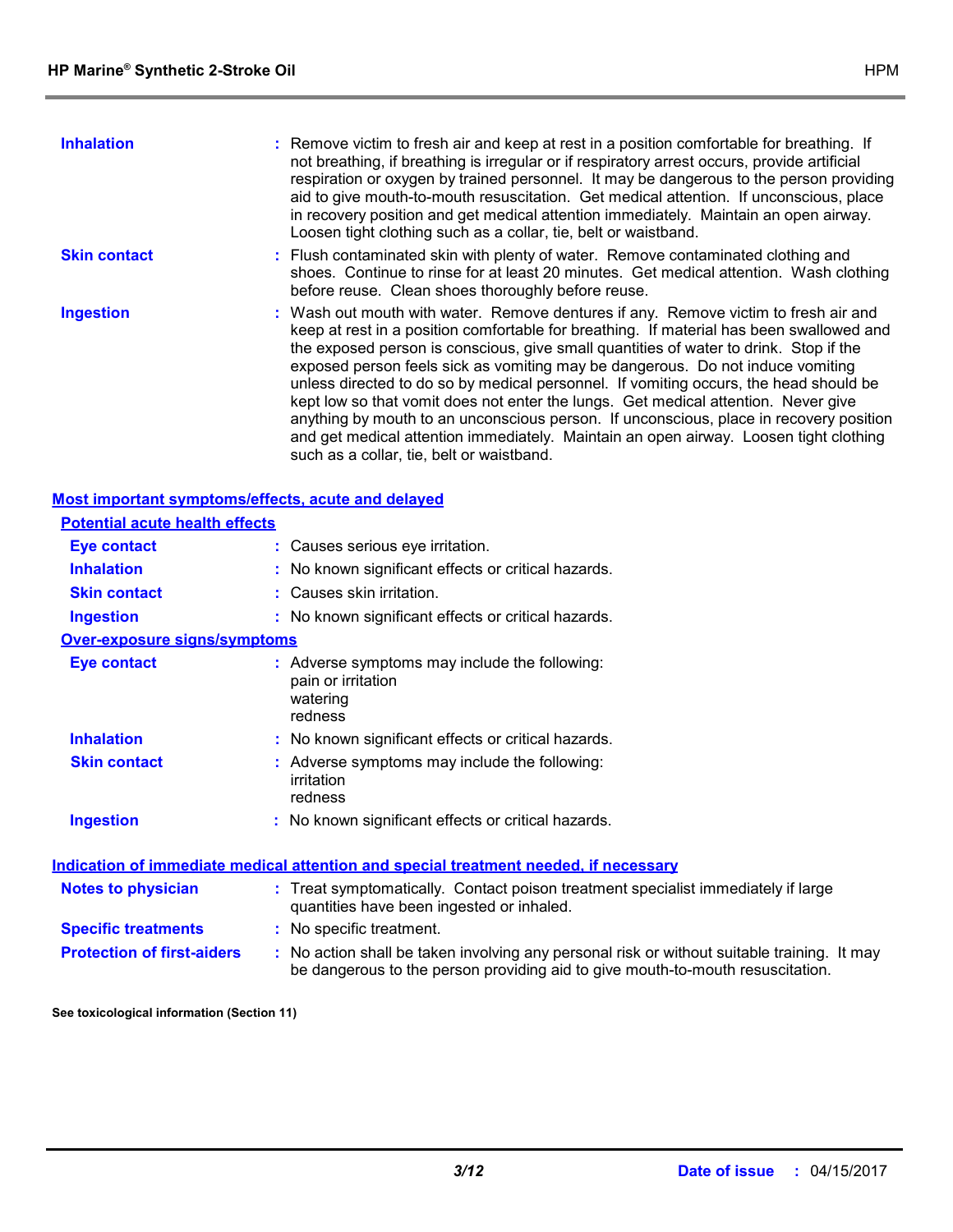# **Section 5. Fire-fighting measures**

| <b>Extinguishing media</b>                               |                                                                                                                                                                                                     |
|----------------------------------------------------------|-----------------------------------------------------------------------------------------------------------------------------------------------------------------------------------------------------|
| <b>Suitable extinguishing</b><br>media                   | : Use an extinguishing agent suitable for the surrounding fire.                                                                                                                                     |
| <b>Unsuitable extinguishing</b><br>media                 | : None known.                                                                                                                                                                                       |
| <b>Specific hazards arising</b><br>from the chemical     | : In a fire or if heated, a pressure increase will occur and the container may burst.                                                                                                               |
| <b>Hazardous thermal</b><br>decomposition products       | : No specific data.                                                                                                                                                                                 |
| <b>Special protective actions</b><br>for fire-fighters   | : Promptly isolate the scene by removing all persons from the vicinity of the incident if<br>there is a fire. No action shall be taken involving any personal risk or without suitable<br>training. |
| <b>Special protective</b><br>equipment for fire-fighters | Fire-fighters should wear appropriate protective equipment and self-contained breathing<br>apparatus (SCBA) with a full face-piece operated in positive pressure mode.                              |

# **Section 6. Accidental release measures**

|                                                              | Personal precautions, protective equipment and emergency procedures                                                                                                                                                                                                                                                                                                                                                                                                                                                                                                                                                     |
|--------------------------------------------------------------|-------------------------------------------------------------------------------------------------------------------------------------------------------------------------------------------------------------------------------------------------------------------------------------------------------------------------------------------------------------------------------------------------------------------------------------------------------------------------------------------------------------------------------------------------------------------------------------------------------------------------|
| For non-emergency<br>personnel                               | : No action shall be taken involving any personal risk or without suitable training.<br>Evacuate surrounding areas. Keep unnecessary and unprotected personnel from<br>entering. Do not touch or walk through spilled material. Avoid breathing vapor or mist.<br>Provide adequate ventilation. Wear appropriate respirator when ventilation is<br>inadequate. Put on appropriate personal protective equipment.                                                                                                                                                                                                        |
| For emergency responders                                     | : If specialized clothing is required to deal with the spillage, take note of any information in<br>Section 8 on suitable and unsuitable materials. See also the information in "For non-<br>emergency personnel".                                                                                                                                                                                                                                                                                                                                                                                                      |
| <b>Environmental precautions</b>                             | : Avoid dispersal of spilled material and runoff and contact with soil, waterways, drains<br>and sewers. Inform the relevant authorities if the product has caused environmental<br>pollution (sewers, waterways, soil or air).                                                                                                                                                                                                                                                                                                                                                                                         |
| <b>Methods and materials for containment and cleaning up</b> |                                                                                                                                                                                                                                                                                                                                                                                                                                                                                                                                                                                                                         |
| <b>Spill</b>                                                 | : Stop leak if without risk. Move containers from spill area. Approach release from<br>upwind. Prevent entry into sewers, water courses, basements or confined areas. Wash<br>spillages into an effluent treatment plant or proceed as follows. Contain and collect<br>spillage with non-combustible, absorbent material e.g. sand, earth, vermiculite or<br>diatomaceous earth and place in container for disposal according to local regulations<br>(see Section 13). Dispose via a licensed waste disposal contractor. Contaminated<br>absorbent material may pose the same hazard as the spilled product. Note: see |

Section 1 for emergency contact information and Section 13 for waste disposal.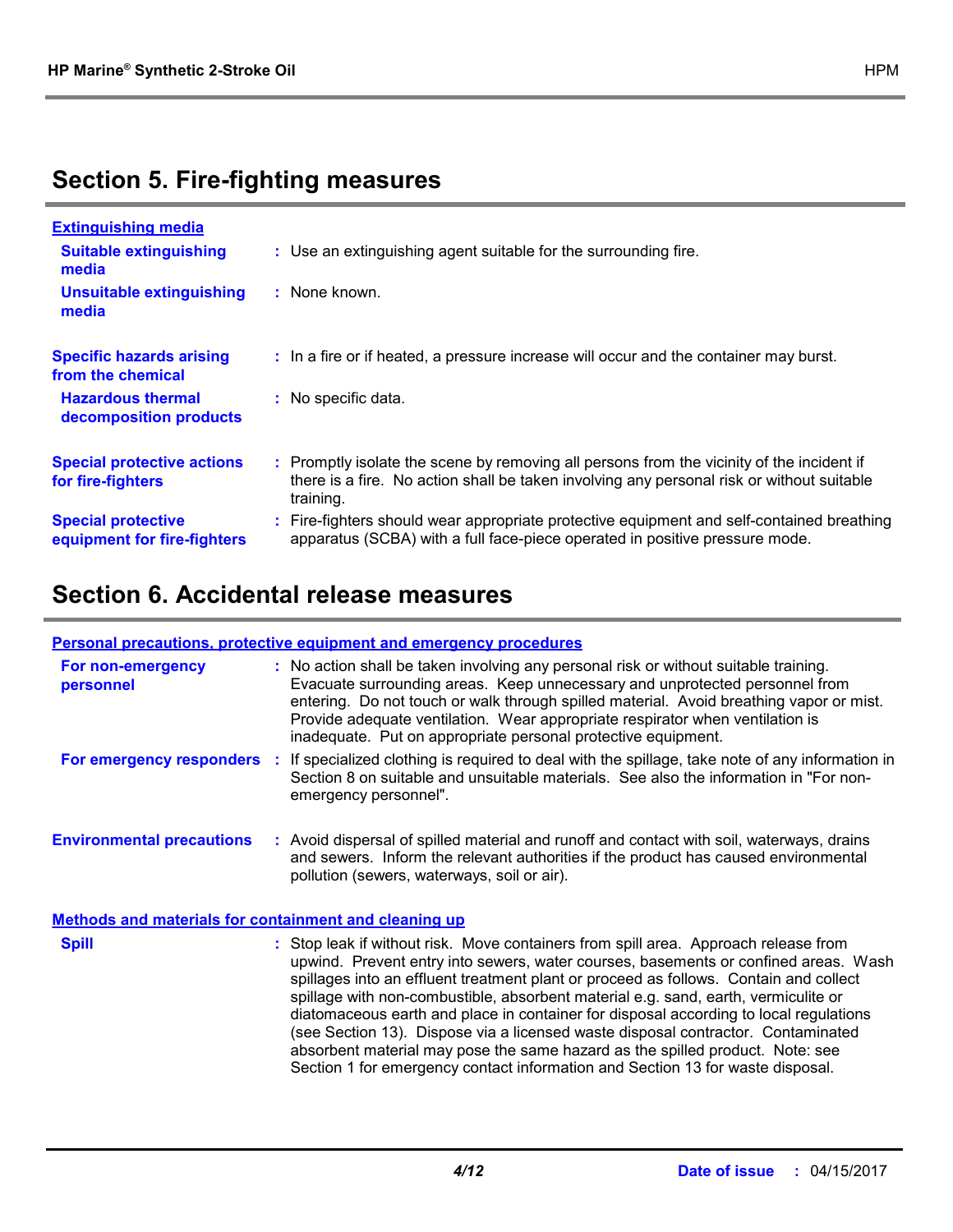# **Section 7. Handling and storage**

| <b>Precautions for safe handling</b>                                             |                                                                                                                                                                                                                                                                                                                                                                                                                                                                                                                                                                                                                                                                                                                 |
|----------------------------------------------------------------------------------|-----------------------------------------------------------------------------------------------------------------------------------------------------------------------------------------------------------------------------------------------------------------------------------------------------------------------------------------------------------------------------------------------------------------------------------------------------------------------------------------------------------------------------------------------------------------------------------------------------------------------------------------------------------------------------------------------------------------|
| <b>Protective measures</b>                                                       | : Put on appropriate personal protective equipment (see Section 8). Avoid exposure -<br>obtain special instructions before use. Do not handle until all safety precautions have<br>been read and understood. Do not get in eyes or on skin or clothing. Do not ingest.<br>Avoid breathing vapor or mist. If during normal use the material presents a respiratory<br>hazard, use only with adequate ventilation or wear appropriate respirator. Keep in the<br>original container or an approved alternative made from a compatible material, kept<br>tightly closed when not in use. Empty containers retain product residue and can be<br>hazardous. Avoid contact with used product. Do not reuse container. |
| <b>Advice on general</b><br>occupational hygiene                                 | : Eating, drinking and smoking should be prohibited in areas where this material is<br>handled, stored and processed. Workers should wash hands and face before eating,<br>drinking and smoking. Remove contaminated clothing and protective equipment before<br>entering eating areas. See also Section 8 for additional information on hygiene<br>measures.                                                                                                                                                                                                                                                                                                                                                   |
| <b>Conditions for safe storage,</b><br>including any<br><i>incompatibilities</i> | : Store in accordance with local regulations. Store in original container protected from<br>direct sunlight in a dry, cool and well-ventilated area, away from incompatible materials<br>(see Section 10) and food and drink. Store locked up. Keep container tightly closed<br>and sealed until ready for use. Containers that have been opened must be carefully<br>resealed and kept upright to prevent leakage. Do not store in unlabeled containers.<br>Use appropriate containment to avoid environmental contamination.                                                                                                                                                                                  |

## **Section 8. Exposure controls/personal protection**

### **Control parameters**

#### **Occupational exposure limits**

**Under conditions which may generate mists, the following additional exposure limits are recommended: ACGIH TLV TWA: 5 mg/m³ ; STEL: 10 mg/m³.**

### **United States**

| <b>Ingredient name</b> | <b>Exposure limits</b>                                                                                                                                                                                                                                                                                                   |
|------------------------|--------------------------------------------------------------------------------------------------------------------------------------------------------------------------------------------------------------------------------------------------------------------------------------------------------------------------|
| Cumene                 | ACGIH TLV (United States, 3/2015).<br>TWA: 50 ppm 8 hours.<br>NIOSH REL (United States, 10/2013). Absorbed through skin.<br>TWA: 50 ppm 10 hours.<br>TWA: $245$ mg/m <sup>3</sup> 10 hours.<br>OSHA PEL (United States, 2/2013). Absorbed through skin.<br>TWA: 50 ppm 8 hours.<br>TWA: $245$ mg/m <sup>3</sup> 8 hours. |

**Canada**

**Occupational exposure limits**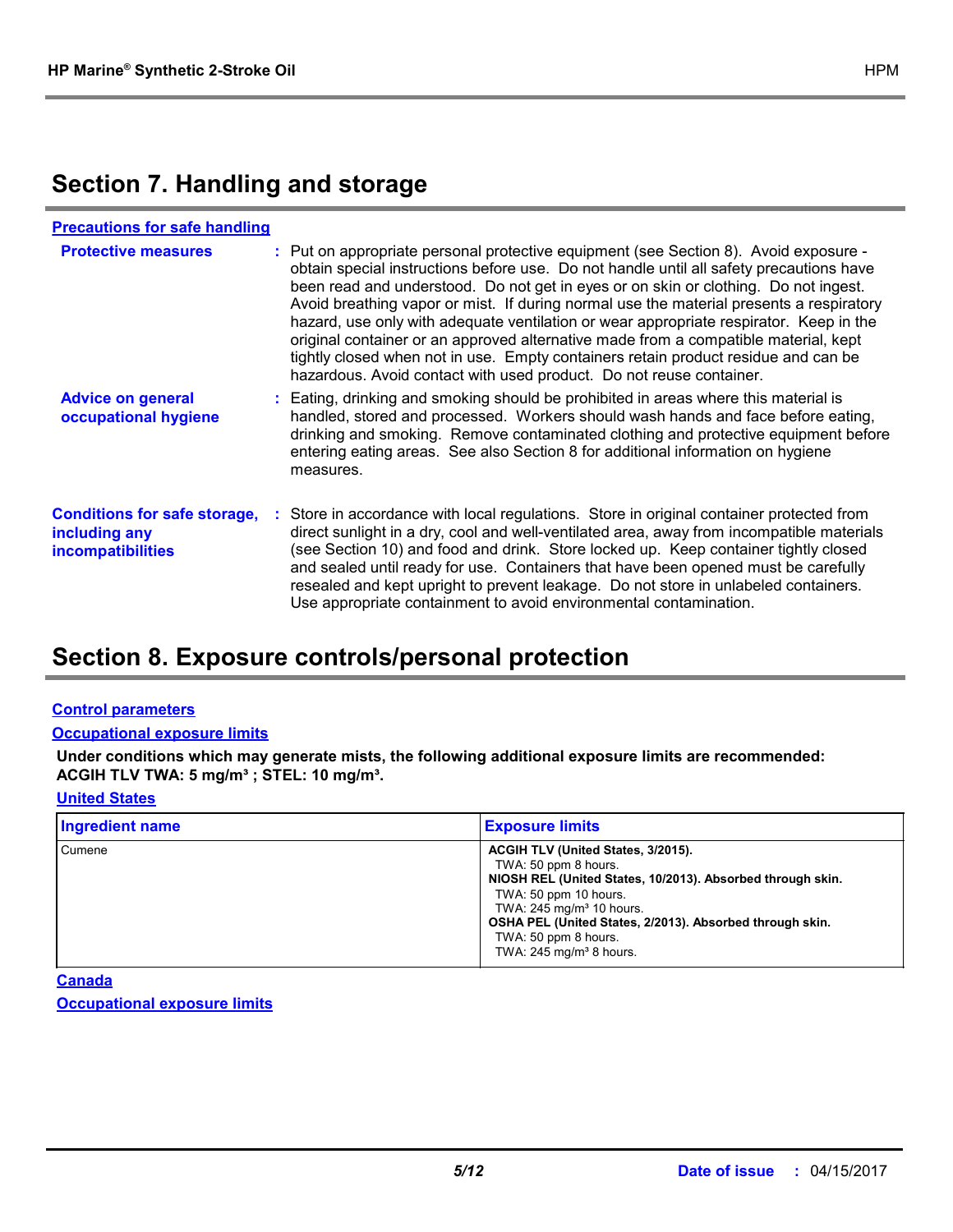| <b>Ingredient name</b>                     | <b>Exposure limits</b>                                                                                                                                                                                                                                                                                                                                                                                                                                                                                        |  |  |
|--------------------------------------------|---------------------------------------------------------------------------------------------------------------------------------------------------------------------------------------------------------------------------------------------------------------------------------------------------------------------------------------------------------------------------------------------------------------------------------------------------------------------------------------------------------------|--|--|
| Cumene                                     | CA Alberta Provincial (Canada, 4/2009).<br>8 hrs OEL: 50 ppm 8 hours.<br>8 hrs OEL: 246 mg/m <sup>3</sup> 8 hours.<br>CA British Columbia Provincial (Canada, 5/2015).<br>TWA: 25 ppm 8 hours.<br>STEL: 75 ppm 15 minutes.<br>CA Ontario Provincial (Canada, 7/2015).<br>TWA: 50 ppm 8 hours.<br>CA Quebec Provincial (Canada, 1/2014).<br>TWAEV: 50 ppm 8 hours.<br>TWAEV: 246 mg/m <sup>3</sup> 8 hours.<br><b>CA Saskatchewan Provincial (Canada).</b><br>STEL: 74 ppm 15 minutes.<br>TWA: 50 ppm 8 hours. |  |  |
| <b>Appropriate engineering</b><br>controls | : If user operations generate dust, fumes, gas, vapor or mist, use process enclosures,<br>local exhaust ventilation or other engineering controls to keep worker exposure to<br>airborne contaminants below any recommended or statutory limits.                                                                                                                                                                                                                                                              |  |  |
| <b>Environmental exposure</b><br>controls  | : Emissions from ventilation or work process equipment should be checked to ensure<br>they comply with the requirements of environmental protection legislation.                                                                                                                                                                                                                                                                                                                                              |  |  |
| <b>Individual protection measures</b>      |                                                                                                                                                                                                                                                                                                                                                                                                                                                                                                               |  |  |
| <b>Hygiene measures</b>                    | : Wash hands, forearms and face thoroughly after handling chemical products, before<br>eating, smoking and using the lavatory and at the end of the working period.<br>Appropriate techniques should be used to remove potentially contaminated clothing.<br>Wash contaminated clothing before reusing. Ensure that eyewash stations and safety<br>showers are close to the workstation location.                                                                                                             |  |  |
| <b>Eye/face protection</b>                 | : Safety eyewear complying with an approved standard should be used when a risk<br>assessment indicates this is necessary to avoid exposure to liquid splashes, mists,<br>gases or dusts. If contact is possible, the following protection should be worn, unless<br>the assessment indicates a higher degree of protection: chemical splash goggles.                                                                                                                                                         |  |  |
| <b>Skin protection</b>                     |                                                                                                                                                                                                                                                                                                                                                                                                                                                                                                               |  |  |
| <b>Hand protection</b>                     | : Chemical-resistant, impervious gloves complying with an approved standard should be<br>worn at all times when handling chemical products if a risk assessment indicates this is<br>necessary.                                                                                                                                                                                                                                                                                                               |  |  |
| <b>Body protection</b>                     | : Personal protective equipment for the body should be selected based on the task being<br>performed and the risks involved and should be approved by a specialist before<br>handling this product.                                                                                                                                                                                                                                                                                                           |  |  |
| <b>Other skin protection</b>               | : Appropriate footwear and any additional skin protection measures should be selected<br>based on the task being performed and the risks involved and should be approved by a<br>specialist before handling this product.                                                                                                                                                                                                                                                                                     |  |  |
| <b>Respiratory protection</b>              | : Based on the hazard and potential for exposure, select a respirator that meets the<br>appropriate standard or certification. Respirators must be used according to a<br>respiratory protection program to ensure proper fitting, training, and other important<br>aspects of use.                                                                                                                                                                                                                           |  |  |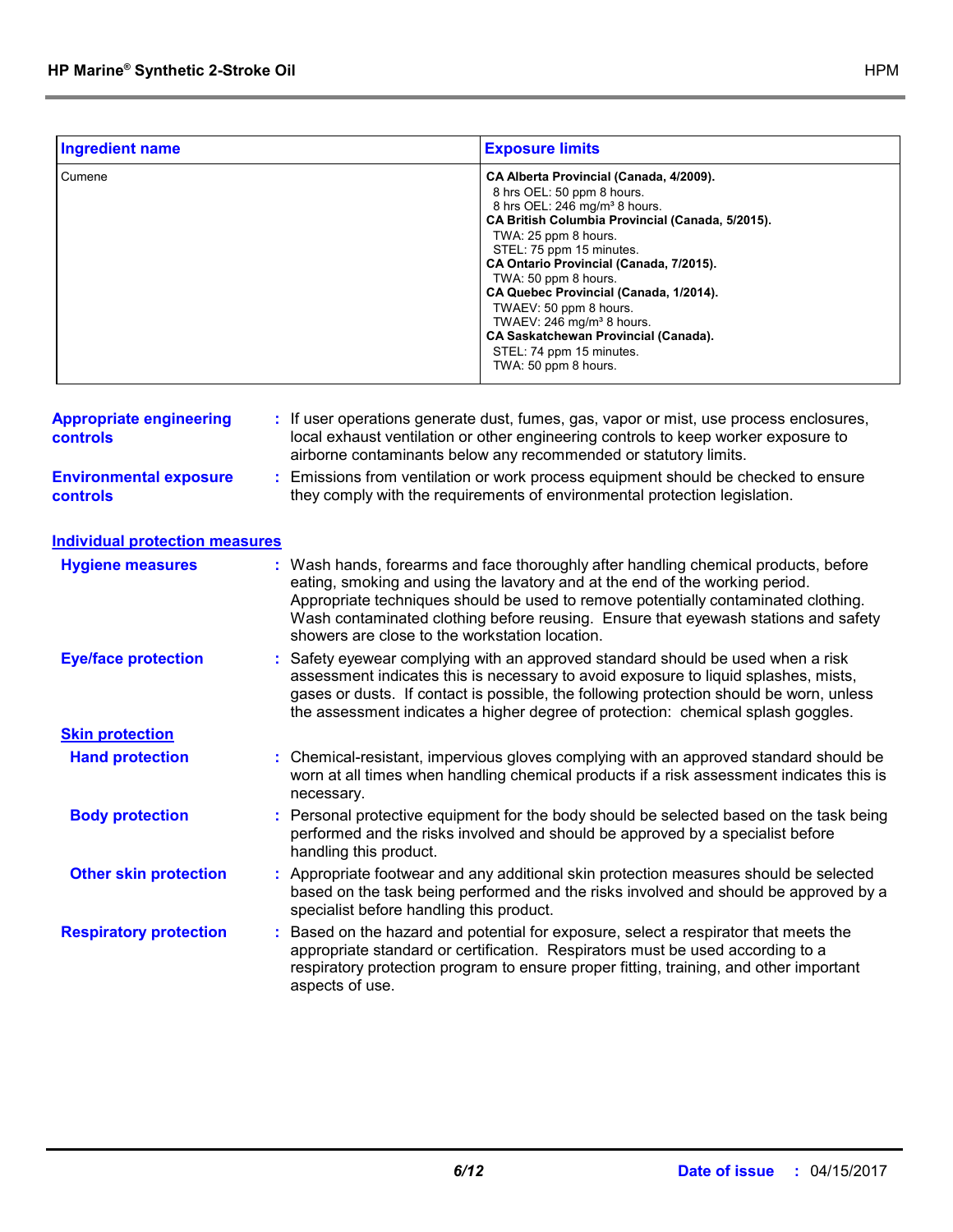# **Section 9. Physical and chemical properties**

| <u>Appearance</u>                                      |    |                                                                                                                     |
|--------------------------------------------------------|----|---------------------------------------------------------------------------------------------------------------------|
| <b>Physical state</b>                                  | t  | Liquid.                                                                                                             |
| <b>Color</b>                                           |    | Blue.                                                                                                               |
| <b>Odor</b>                                            |    | Mild hydrocarbon.                                                                                                   |
| <b>Odor threshold</b>                                  | ٠  | Not available.                                                                                                      |
| рH                                                     |    | Not available.                                                                                                      |
| <b>Melting point</b>                                   |    | $-55^{\circ}$ C (-67 $^{\circ}$ F)                                                                                  |
| <b>Boiling point</b>                                   | t. | Not available.                                                                                                      |
| <b>Flash point</b>                                     | t  | Open cup: 104°C (219.2°F) [Cleveland.]                                                                              |
| <b>Evaporation rate</b>                                |    | Not available.                                                                                                      |
| <b>Flammability (solid, gas)</b>                       | t  | Not available.                                                                                                      |
| <b>Lower and upper explosive</b><br>(flammable) limits |    | : Not available.                                                                                                    |
| <b>Vapor pressure</b>                                  |    | Not available.                                                                                                      |
| <b>Vapor density</b>                                   |    | Not available.                                                                                                      |
| <b>Relative density</b>                                |    | 0.867                                                                                                               |
| <b>Solubility</b>                                      |    | Not available.                                                                                                      |
| <b>Partition coefficient: n-</b><br>octanol/water      |    | : Not available.                                                                                                    |
| <b>Auto-ignition temperature</b>                       |    | : Not available.                                                                                                    |
| <b>Decomposition temperature</b>                       |    | : Not available.                                                                                                    |
| <b>Viscosity</b>                                       | t  | Kinematic: 0.073 cm <sup>2</sup> /s (7.3 cSt) (100°C)<br>Kinematic: $0.373 \text{ cm}^2/\text{s}$ (37.3 cSt) (40°C) |
| <b>Volatility</b>                                      |    | Not available.                                                                                                      |

# **Section 10. Stability and reactivity**

| <b>Reactivity</b>                            | : No specific test data related to reactivity available for this product or its ingredients. |
|----------------------------------------------|----------------------------------------------------------------------------------------------|
| <b>Chemical stability</b>                    | : The product is stable.                                                                     |
| <b>Possibility of hazardous</b><br>reactions | : Under normal conditions of storage and use, hazardous reactions will not occur.            |
| <b>Conditions to avoid</b>                   | : No specific data.                                                                          |
| Incompatible materials                       | : Reactive or incompatible with the following materials: oxidizing materials.                |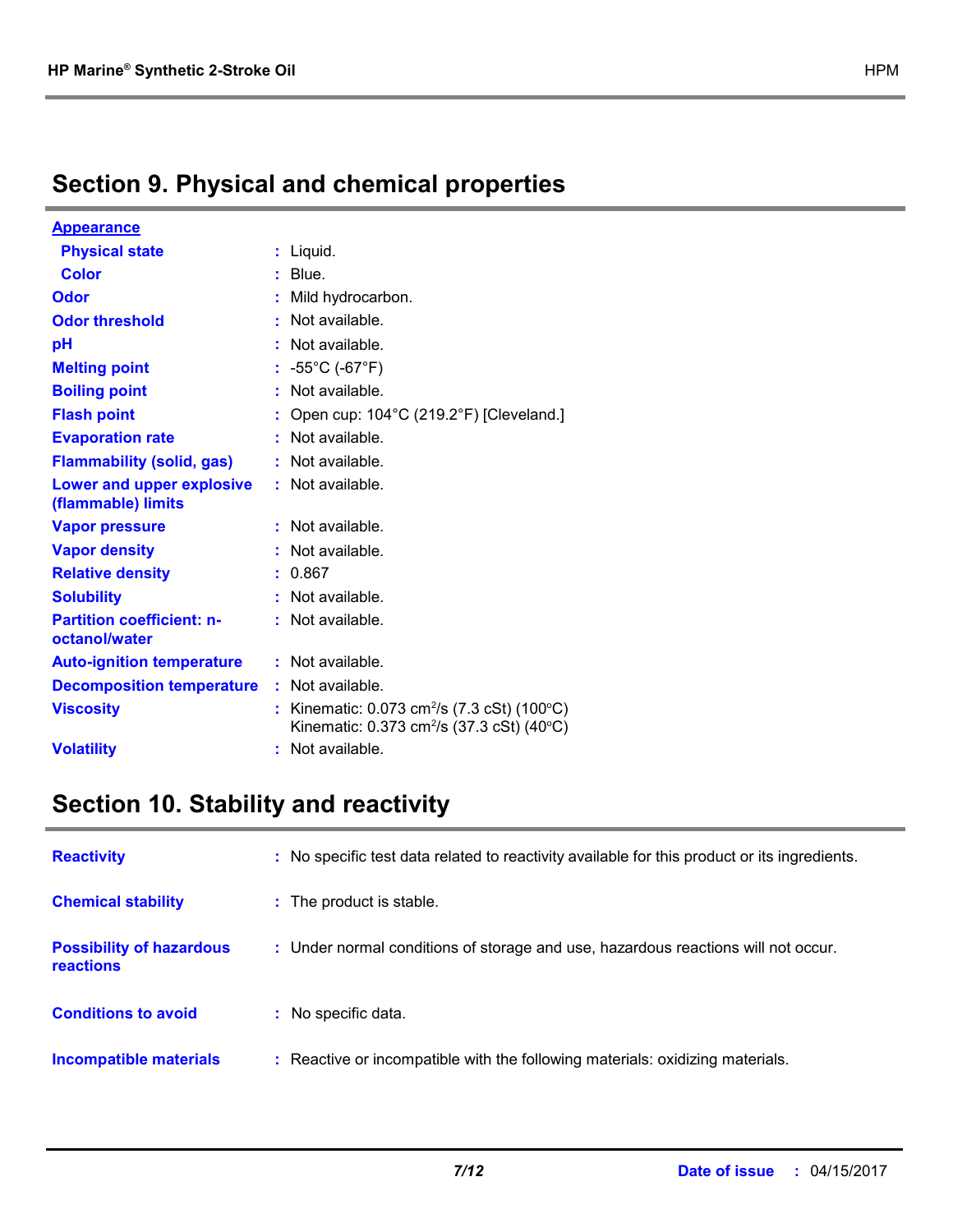**Hazardous decomposition products**

Under normal conditions of storage and use, hazardous decomposition products should **:** not be produced.

# **Section 11. Toxicological information**

### **Information on toxicological effects**

#### **Acute toxicity**

| <b>Product/ingredient name</b>               | <b>Result</b>                                          | <b>Species</b>    | <b>Dose</b>                                          | <b>Exposure</b> |
|----------------------------------------------|--------------------------------------------------------|-------------------|------------------------------------------------------|-----------------|
| Hydrogenated Base Oil (64742-48-9)<br>Cumene | LD50 Oral<br><b>LC50 Inhalation Vapor</b><br>LD50 Oral | Rat<br>Rat<br>Rat | $>6$ g/kg<br>$39000$ ma/m <sup>3</sup><br>1400 mg/kg | 4 hours         |

#### **Irritation/Corrosion**

| <b>Product/ingredient name</b> | <b>Result</b>          | <b>Species</b> | <b>Score</b> | <b>Exposure</b> | <b>Observation</b> |
|--------------------------------|------------------------|----------------|--------------|-----------------|--------------------|
| Cumene                         | l Eves - Mild irritant | Rabbit         |              | 24 hours 500 mg |                    |
|                                | Eyes - Mild irritant   | Rabbit         |              | 86 mg           |                    |
|                                | Skin - Mild irritant   | Rabbit         |              | 24 hours 10 mg  |                    |

### **Sensitization**

There is no data available.

#### **Carcinogenicity**

### **Classification**

| <b>Product/ingredient name</b> | <b>OSHA</b> |    | <b>NTP</b>                                       |
|--------------------------------|-------------|----|--------------------------------------------------|
| Cumene                         |             | 2B | Reasonably anticipated to be a human carcinogen. |

### **Specific target organ toxicity (single exposure)**

| <b>Name</b> | <b>Category</b> | <b>Target organs</b>         |
|-------------|-----------------|------------------------------|
| Cumene      | Category 3      | Respiratory tract irritation |

#### **Specific target organ toxicity (repeated exposure)**

There is no data available.

### **Aspiration hazard**

| <b>Name</b>                        | Result                                |
|------------------------------------|---------------------------------------|
| Hydrogenated Base Oil (64742-47-8) | <b>ASPIRATION HAZARD - Category 1</b> |
| Hydrogenated Base Oil (64742-48-9) | <b>ASPIRATION HAZARD - Category 1</b> |
| Cumene                             | <b>ASPIRATION HAZARD - Category 1</b> |

**Information on the likely :** Dermal contact. Eye contact. Inhalation. Ingestion.

**routes of exposure**

| <b>Potential acute health effects</b> |  |  |  |
|---------------------------------------|--|--|--|

| : Causes serious eye irritation.                    |
|-----------------------------------------------------|
| : No known significant effects or critical hazards. |
| : Causes skin irritation.                           |
| : No known significant effects or critical hazards. |
|                                                     |

### **Symptoms related to the physical, chemical and toxicological characteristics**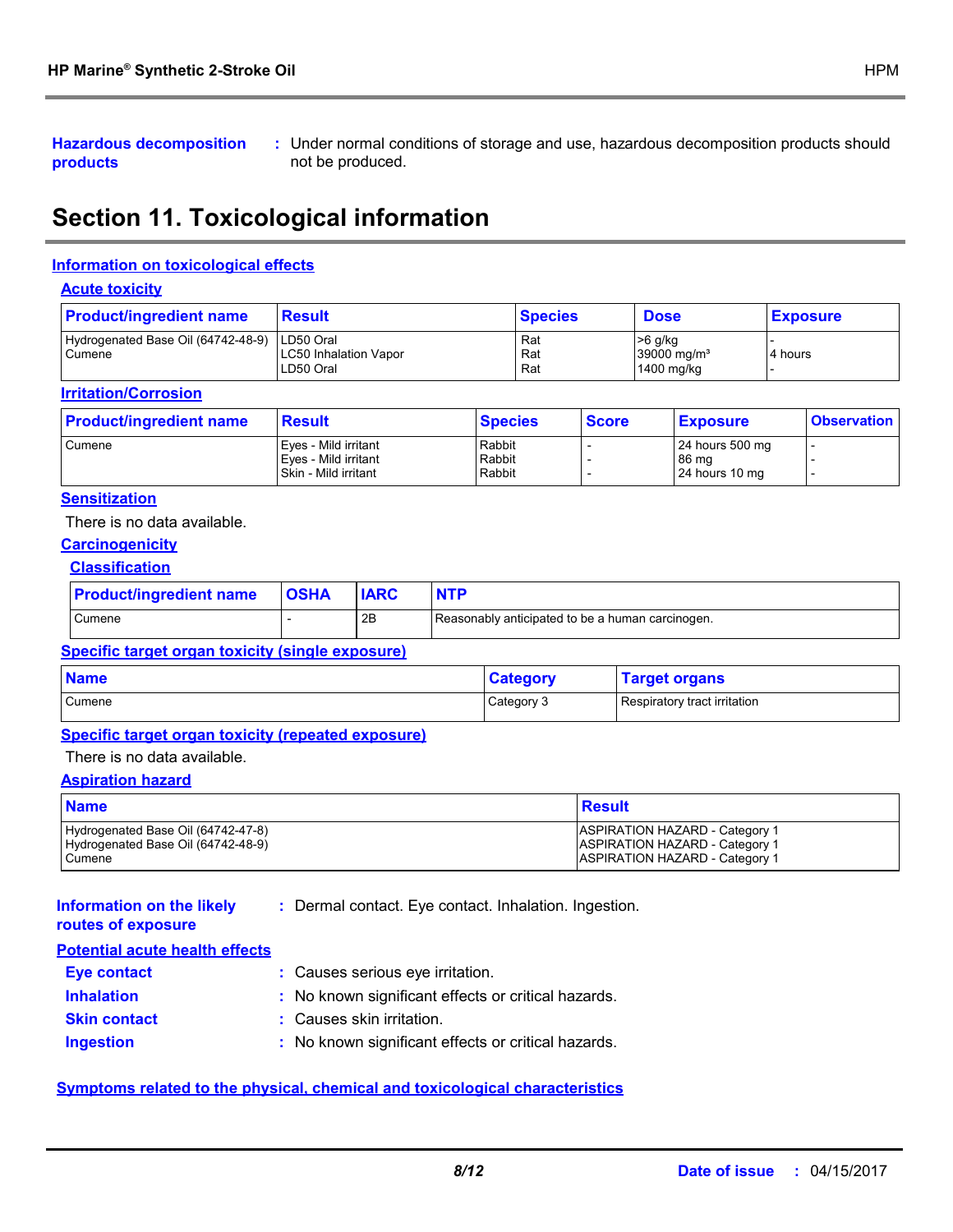| <b>Eye contact</b>  | : Adverse symptoms may include the following:<br>pain or irritation<br>watering<br>redness |
|---------------------|--------------------------------------------------------------------------------------------|
| <b>Inhalation</b>   | : No known significant effects or critical hazards.                                        |
| <b>Skin contact</b> | : Adverse symptoms may include the following:<br>irritation<br>redness                     |
| <b>Ingestion</b>    | : No known significant effects or critical hazards.                                        |

|                                              | Delayed and immediate effects and also chronic effects from short and long term exposure    |
|----------------------------------------------|---------------------------------------------------------------------------------------------|
| <b>Short term exposure</b>                   |                                                                                             |
| <b>Potential immediate</b><br><b>effects</b> | : No known significant effects or critical hazards.                                         |
| <b>Potential delayed effects</b>             | : No known significant effects or critical hazards.                                         |
| <b>Long term exposure</b>                    |                                                                                             |
| <b>Potential immediate</b><br>effects        | : No known significant effects or critical hazards.                                         |
| <b>Potential delayed effects</b>             | : No known significant effects or critical hazards.                                         |
| <b>Potential chronic health effects</b>      |                                                                                             |
| <b>General</b>                               | : No known significant effects or critical hazards.                                         |
| <b>Carcinogenicity</b>                       | : Suspected of causing cancer. Risk of cancer depends on duration and level of<br>exposure. |
| <b>Mutagenicity</b>                          | : No known significant effects or critical hazards.                                         |
| <b>Teratogenicity</b>                        | : No known significant effects or critical hazards.                                         |
| <b>Developmental effects</b>                 | : No known significant effects or critical hazards.                                         |
| <b>Fertility effects</b>                     | : No known significant effects or critical hazards.                                         |
|                                              |                                                                                             |

### **Numerical measures of toxicity**

**Acute toxicity estimates**

There is no data available.

# **Section 12. Ecological information**

## **Toxicity**

| <b>Product/ingredient name</b>               | <b>Result</b>                                                                                                                                                                     | <b>Species</b>                                                                                                                                                                  | <b>Exposure</b>                                        |
|----------------------------------------------|-----------------------------------------------------------------------------------------------------------------------------------------------------------------------------------|---------------------------------------------------------------------------------------------------------------------------------------------------------------------------------|--------------------------------------------------------|
| Hydrogenated Base Oil (64742-47-8)<br>Cumene | Acute LC50 2200 µg/l Fresh water<br>Acute EC50 2600 µg/l Fresh water<br>Acute EC50 7400 µg/l Fresh water<br>Acute EC50 10600 µg/l Fresh water<br>Acute LC50 2700 µg/l Fresh water | Fish - Lepomis macrochirus<br>Algae - Pseudokirchneriella subcapitata<br>Crustaceans - Artemia sp. - Nauplii<br>Daphnia - Daphnia magna - Neonate<br>Fish - Oncorhynchus mykiss | 4 days<br>72 hours<br>48 hours<br>48 hours<br>96 hours |

### **Persistence and degradability**

There is no data available.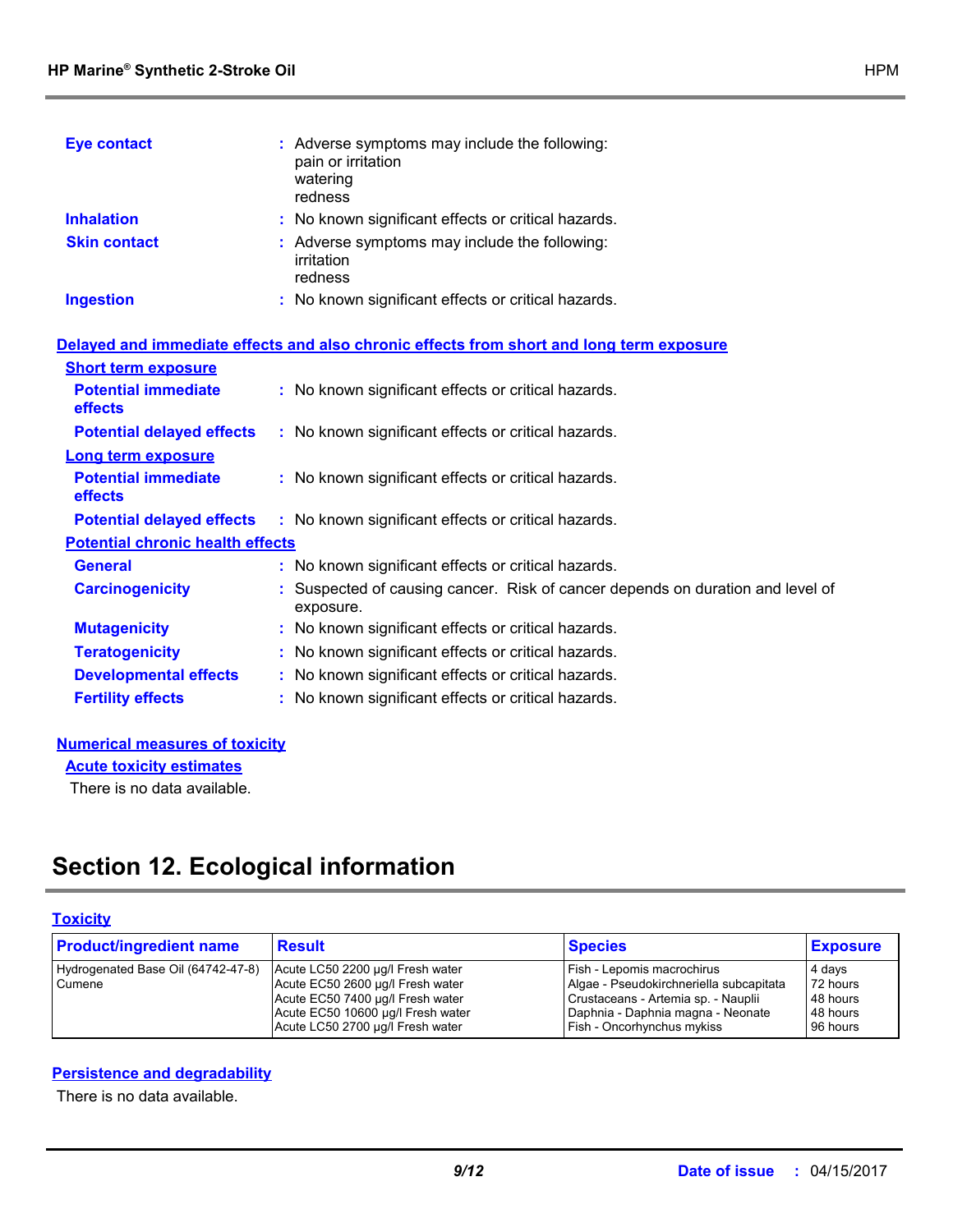### **Bioaccumulative potential**

| <b>Product/ingredient name</b>                          | $LogP_{ow}$                                         | <b>BCF</b>          | <b>Potential</b> |
|---------------------------------------------------------|-----------------------------------------------------|---------------------|------------------|
| Hydrogenated Base Oil (64742-48-9)<br>Cumene            | 3.55                                                | 10 to 2500<br>94.69 | high<br>low      |
| <b>Mobility in soil</b>                                 |                                                     |                     |                  |
| <b>Soil/water partition</b><br><b>coefficient (Koc)</b> | $:$ There is no data available.                     |                     |                  |
| <b>Mobility</b>                                         | : There is no data available.                       |                     |                  |
| <b>Other adverse effects</b>                            | : No known significant effects or critical hazards. |                     |                  |

## **Section 13. Disposal considerations**

#### The generation of waste should be avoided or minimized wherever possible. Disposal of this product, solutions and any by-products should comply with the requirements of environmental protection and waste disposal legislation and any regional local authority requirements. Dispose of surplus and non-recyclable products via a licensed waste disposal contractor. Waste should not be disposed of untreated to the sewer unless fully compliant with the requirements of all authorities with jurisdiction. Waste packaging should be recycled. Incineration or landfill should only be considered when recycling is not feasible. This material and its container must be disposed of in a safe way. Care should be taken when handling empty containers that have not been cleaned or rinsed out. Empty containers or liners may retain some product residues. Avoid dispersal of spilled material and runoff and contact with soil, waterways, drains and sewers. **Disposal methods :**

## **Section 14. Transport information**

|                                      | <b>DOT</b>     | <b>TDG</b>     | <b>IMDG</b>    | <b>IATA</b>    |
|--------------------------------------|----------------|----------------|----------------|----------------|
| <b>UN number</b>                     | Not regulated. | Not regulated. | Not regulated. | Not regulated. |
| <b>UN proper</b><br>shipping name    |                |                |                |                |
| <b>Transport</b><br>hazard class(es) |                |                |                |                |
| <b>Packing group</b>                 | $\blacksquare$ | ۰              |                | -              |
| <b>Environmental</b><br>hazards      | No.            | No.            | No.            | No.            |
| <b>Additional</b><br>information     |                |                |                |                |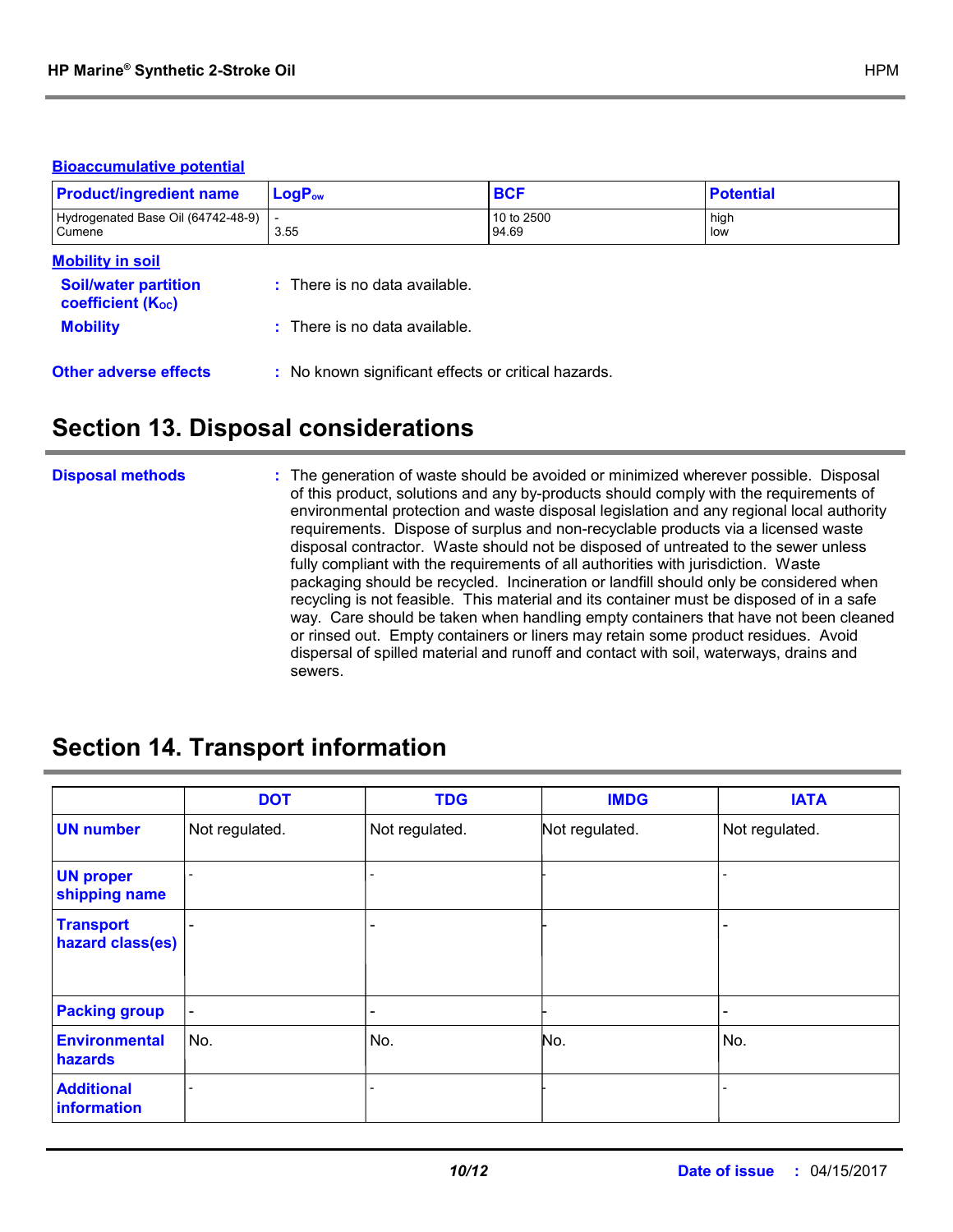**the IBC Code**

**AERG :** Not applicable

**Special precautions for user Transport within user's premises:** always transport in closed containers that are **: Transport in bulk according :** Not available. **to Annex II of MARPOL and**  upright and secure. Ensure that persons transporting the product know what to do in the event of an accident or spillage.

## **Section 15. Regulatory information**

| <b>U.S. Federal regulations</b>                                                   | : United States inventory (TSCA 8b): All components are listed or exempted.<br>Clean Water Act (CWA) 307: Toluene; Benzene; Ethylbenzene; Naphthalene<br>Clean Water Act (CWA) 311: Toluene; Benzene; Ethylbenzene; Naphthalene; Xylene |
|-----------------------------------------------------------------------------------|-----------------------------------------------------------------------------------------------------------------------------------------------------------------------------------------------------------------------------------------|
| <b>Clean Air Act Section 112</b><br>(b) Hazardous Air<br><b>Pollutants (HAPS)</b> | : Listed                                                                                                                                                                                                                                |
| <b>Clean Air Act Section 602</b><br><b>Class I Substances</b>                     | : Not listed                                                                                                                                                                                                                            |
| <b>Clean Air Act Section 602</b><br><b>Class II Substances</b>                    | : Not listed                                                                                                                                                                                                                            |
| <b>DEA List I Chemicals</b><br><b>(Precursor Chemicals)</b>                       | : Not listed                                                                                                                                                                                                                            |
| <b>DEA List II Chemicals</b><br><b>(Essential Chemicals)</b>                      | : Not listed                                                                                                                                                                                                                            |
| <b>SARA 302/304</b>                                                               |                                                                                                                                                                                                                                         |
| <b>Composition/information on ingredients</b>                                     |                                                                                                                                                                                                                                         |
| No products were found.                                                           |                                                                                                                                                                                                                                         |
| <b>SARA 304 RQ</b>                                                                | : Not applicable.                                                                                                                                                                                                                       |
| <b>SARA 311/312</b>                                                               |                                                                                                                                                                                                                                         |
| <b>Classification</b>                                                             | : Immediate (acute) health hazard<br>Delayed (chronic) health hazard                                                                                                                                                                    |
| <b>Composition/information on ingredients</b>                                     |                                                                                                                                                                                                                                         |

| <b>Name</b>                        | <b>Fire</b> | <b>Sudden</b><br><b>hazard</b> release of<br><b>pressure</b> | <b>Reactive</b> | <b>Immediate</b><br>(acute)<br>health<br>hazard | <b>Delayed</b><br>(chronic)<br>health<br>hazard |
|------------------------------------|-------------|--------------------------------------------------------------|-----------------|-------------------------------------------------|-------------------------------------------------|
| Hydrogenated Base Oil (64742-47-8) | Yes.        | No.                                                          | No.             | No.                                             | No.                                             |
| Hydrogenated Base Oil (64742-48-9) | Yes.        | No.                                                          | No.             | No.                                             | No.                                             |
| <b>Hydrocarbyl Amine</b>           | No.         | No.                                                          | No.             | Yes.                                            | No.                                             |
| Cumene                             | Yes.        | No.                                                          | No.             | Yes.                                            | Yes.                                            |

### **SARA 313**

No products were found.

### **State regulations**